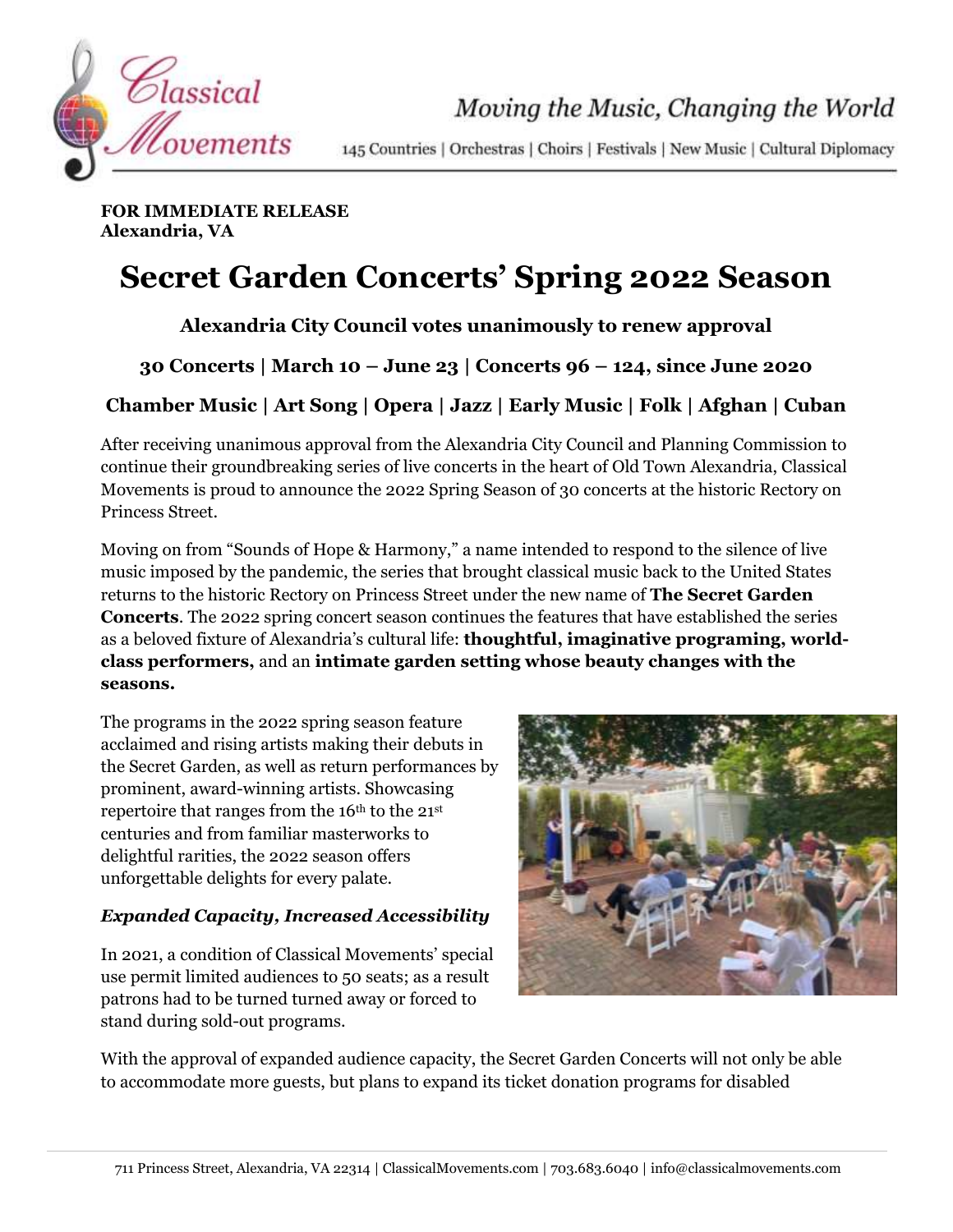

veterans, families of fallen soldiers, first responders, and underprivileged children. The series has already introduced discounted tickets for veterans and children.

#### *Newly Arrived Afghan Refugee Musician Featured in Newest Offering*

In past seasons have introduced innovative offerings including the **Savory Soirees**, luxurious pairings of fine food and musical programs, and **Alexandria's first staged opera performances**. Now, the Secret Garden Concerts introduces its newest program: **A Little Good Night Music**, relaxed evening concerts in the Atrium.



This special pre-season event features a cross-cultural musical dialogue between flamenco guitarist and vocalist **Wadih** 

**Ettabbakh,** who wowed audiences in the Autumn 2021 season opener, and tabla-player **Hamid Raouf Habib Zada**, a musician who narrowly escaped from Afghanistan in the summer of 2021. This program showcases a fascinating interplay between the traditions of flamenco and Hindustani classical music and reflecting the musicians' own multicultural experiences.

### *Highlights of the Spring Season*

Every concert in the Secret Garden Concert Series features a carefully curated program, but particularly notable offerings in the coming season include:

Mexican soprano **Judy Yannini** offers a program of arias from operas and zarzuelas on April 14th, presented in association with INseries. The latest in a series of high profile appearances, Yannini performs dazzling selections from operas and zarzuelas, the operettas popular throughout the Spanish-speaking world in the 19<sup>th</sup> and 20<sup>th</sup> centuries.

Critically-acclaimed pianist **Vijay Venkatesh** travels to the Secret Garden from Los Angeles for a solo recital of piano music by the great composers of the Romantic age on May  $19<sup>th</sup>$ , including Beethoven's evocative "Moonlight" Sonata, on the Rectory's 94-year-old Haines Brothers grand piano in its first appearance in the Secret Garden

From June 2nd to 4th, opera returns to Alexandria with **Mozart's beloved** *The Marriage of* 



*Figaro***.** Featuring a cast of gifted young musicians, this delightful and immersive staging of Mozart's subversive comedy is the culmination of the Alexandria Summer Nights residency, a whirlwind 10-day program of production and instruction.

Other programs feature returning artists including Grammy Award-nominated lutenist and early music specialist **Ronn McFarlane**, internationally celebrated cellist **Amit Peled**, father-son bluegrass duo **Ken and Brad Kolodner**, soprano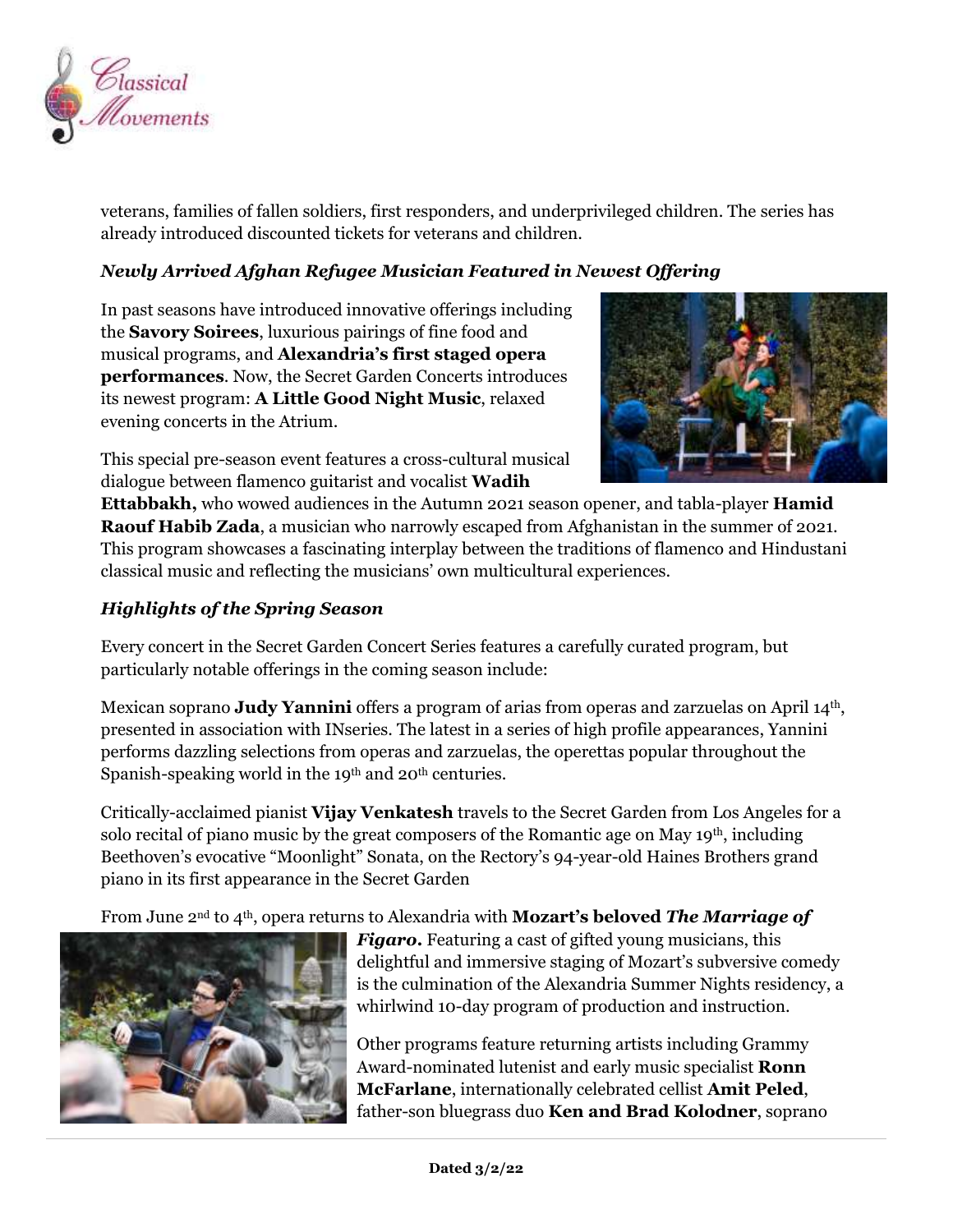

**Shana Oshiro** and **musicians from the National Symphony**, as well as a **Juneteenth celebration concert** in collaboration with the Coalition for African Americans in the Performing Arts. Please see full season details attached.

#### *Secret Garden Concerts Since June 2020*

Three months into the Covid-19 pandemic that silenced orchestras, choruses and performances around the world, **Classical Movements** became the first to bring back live classical music on June 20, 2020 in outdoor, socially-distanced concerts at the **company's historic home in Old Town Alexandria, The Rectory on Princess Street**. Following the success of that event and in response to demand from audiences and artists alike, the series continued even as established venues reopened and ensembles resumed public performances.

Since June 2020, Classical Movements has presented 97 concerts by 258 musicians in the Secret Garden Concert Series, performing for over 3,000 delighted audience members. The innovative model Classical Movements introduced in June 2020 was adopted across the country, featuring hour-long programs presented without an intermission for limited audiences. In recognition of the series' vision, Classical Movements' President Neeta Helms was honored as one of Musical America's 2021 "Top 30 Professionals of the Year," in a special report profiling *The Pandemic: Meeting the Moment.*



#### **<https://www.classicalmovements.com/secretgardenconcerts/>**